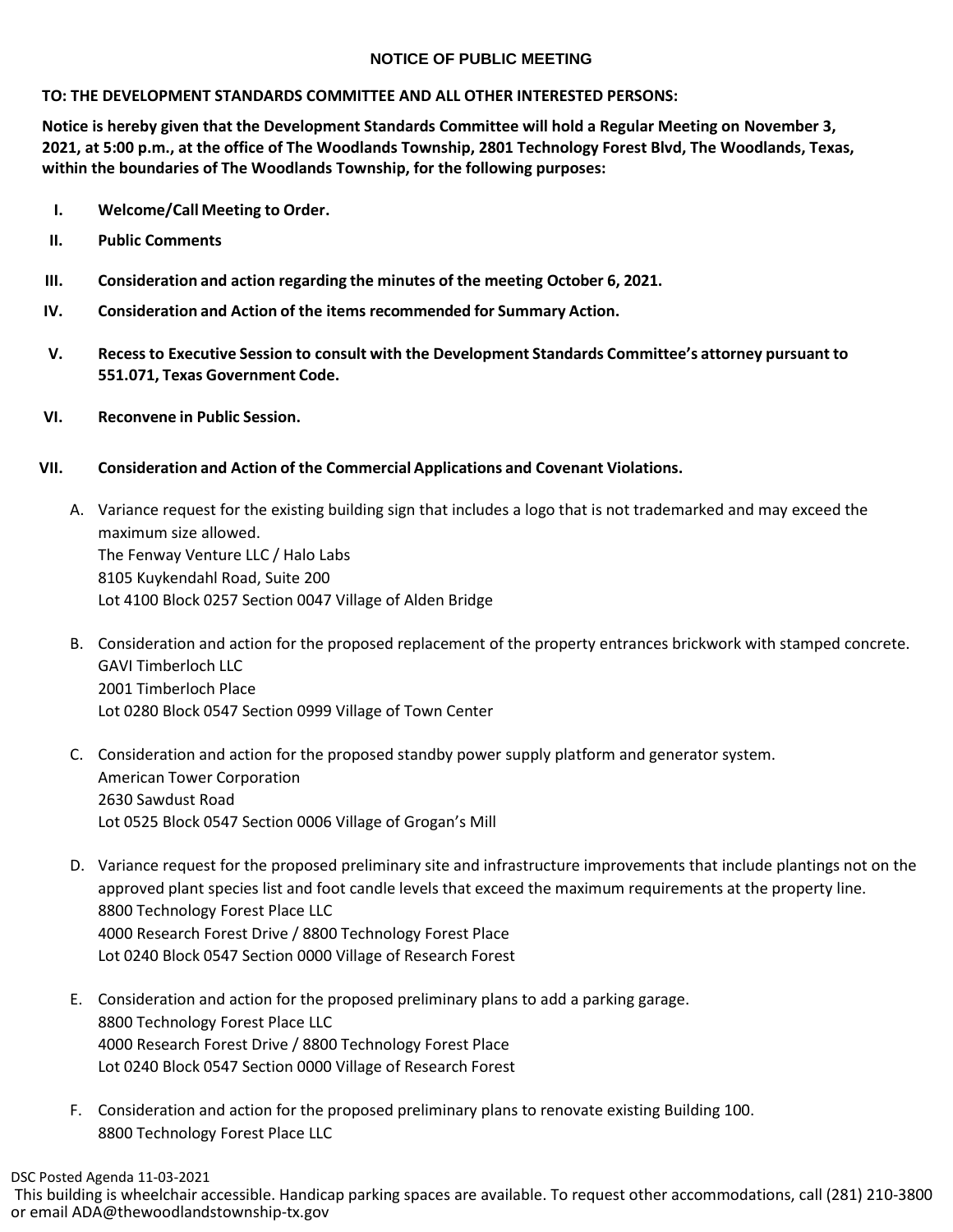4000 Research Forest Drive / 8800 Technology Forest Place Lot 0240 Block 0547 Section 0000 Village of Research Forest

- G. Consideration and action for the proposed preliminary central utility plant improvements. 8800 Technology Forest Place LLC 4000 Research Forest Drive / 8800 Technology Forest Place Lot 0240 Block 0547 Section 0000 Village of Research Forest
- H. Variance request for the proposed conceptual plans for the monument signs that include the street name. 8800 Technology Forest Place LLC 4000 Research Forest Drive / 8800 Technology Forest Place Lot 0240 Block 0547 Section 0000 Village of Research Forest
- I. Consideration and action for the existing mid-growth clearing of a portion of the forest preserve. GSSR Real Estate LLC/ Rooster Ridge Car Care 4070 College Park Drive Lot 9005 Block 0051 Section 0067 Village of College Park
- J. Consideration and action for the proposed Curbside program parking lot signs. HEB Grocery Company LP 26500 Kuykendahl Road Lot 0525 Block 0509 Section 0386 Village of Creekside Park
- K. Consideration and action for proposed repair and relocation of the lightning protection system. 21 Waterway Holdings LLC 21 Waterway Avenue Lot 2629 Block 0599 Section 0999 Village of Town Center

## **VIII. Consideration and Action of the Residential Applications and Covenant Violations.**

- 1. Variance request for an existing color change that was not considered aesthetically appropriate for the neighborhood when viewed and acted upon by the Residential Design Review Committee. Patrick and Shea Young 9 Wandflower Place Lot 124, Block 04, Section 04 Village of Cochran's Crossing
- 2. Consideration and action regarding a conceptually proposed new home construction with related tree removal. Partners In Building LP 2 North Circlewood Glen Lot 01, Block 02, Section 09 Village of Panther Creek
- 3. Consideration and action regarding a conceptually proposed new home construction with related tree removal. Partners In Building LP 103 West White Willow Circle Lot 05, Block 02, Section 03 Village of Panther Creek
- 4. Consideration and action regarding a conceptually proposed new home construction with related tree removal. Partners In Building LP 107 West White Willow Circle Lot 04, Block 02, Section 03 Village of Panther Creek

DSC Posted Agenda 11-03-2021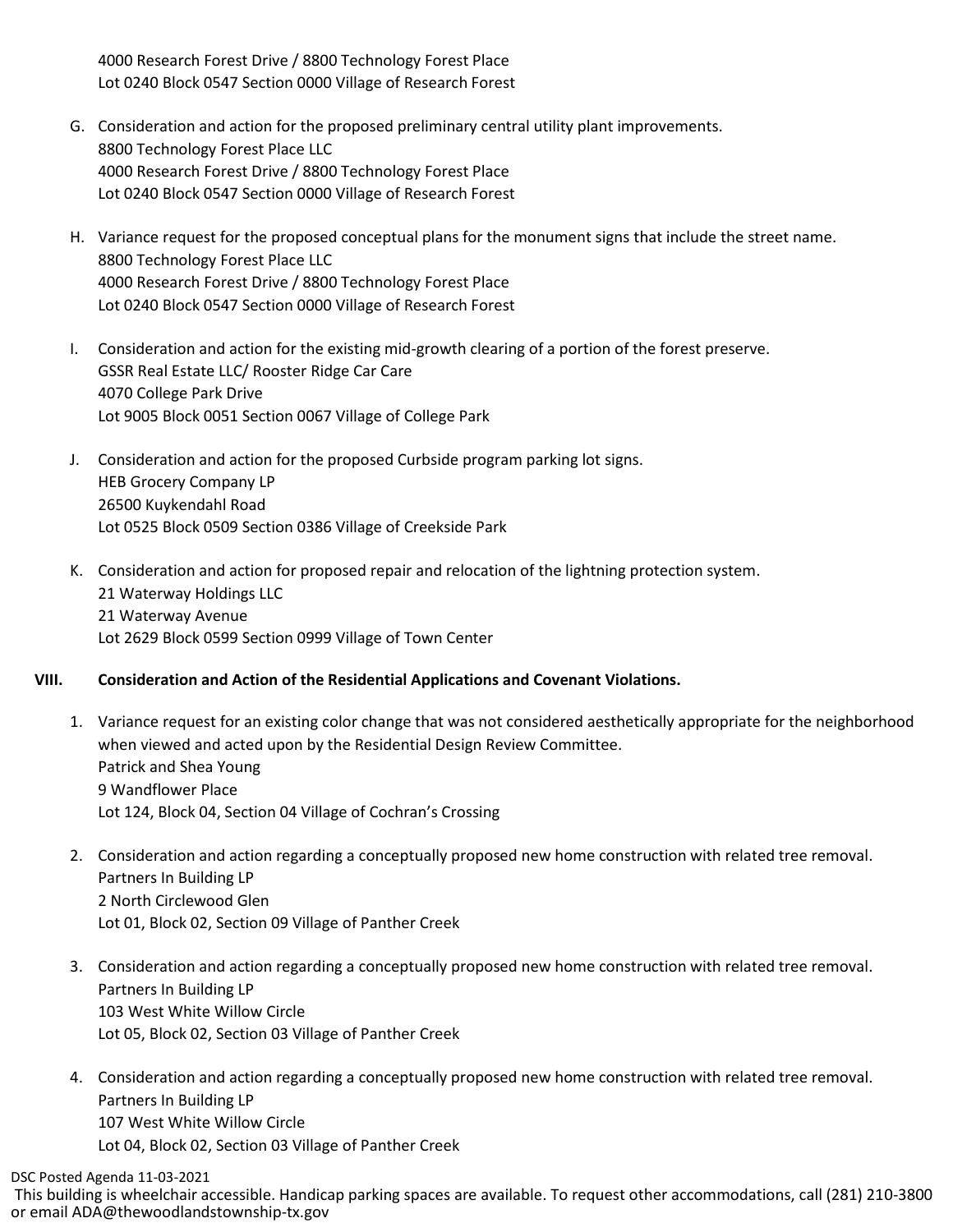- 5. Variance request for a conceptually proposed new home construction that will exceed the maximum hard surface area allowed. Partners in Building 1506 E Red Cedar Circle Lot 41, Block 01, Section 10 Village of Grogan's Mill
- 6. Variance request for conceptually proposed new home construction that will encroach into the rear twenty-foot building setback line. Partners in Building 2 E Trillium Circle Lot 73, Block 03, Section 19 Village of Cochran's Crossing
- 7. Consideration and action regarding a conceptually proposed new home construction with related tree removal. Partners in Building 23 Gambrel Oak Place Lot 24, Block 01, Section 14 Village of Grogan's Mill
- 8. Consideration and action regarding a conceptually proposed new home construction with related tree removal. Partners in Building 133 S Timber Top Drive Lot 30, Block 02, Section 15 Village of Grogan's Mill
- 9. Variance request for a proposed patio cover and incorporated summer kitchen that will encroach past the twentyfoot rear setback line. Thomas Rainer 42 Tender Violet Place Lot 21, Block 02, Section 37 Village of Cochran's Crossing
- 10. Consideration and Action to proceed with legal action, regarding failure to comply with the Covenants and Standards for outstanding violations on the property. Jorge Haro 27 S Hornbeam Place Lot 11, Block 01, Section 05 Village of Grogan's Mill
- 11. Consideration and Action to proceed with legal action, regarding failure to comply with the Covenants and Standards for outstanding violations on the property. Aaron A Guembes 3 Camberwell Court Lot 21, Block 02, Section 42 Village of Grogan's Mill
- 12. Consideration and Action to proceed with legal action, regarding failure to comply with the Covenants and Standards for outstanding violations on the property. Leonardo Alberto Campo Villaverde 5 Sunbird Court Lot 40, Block 06, Section 25 Village of Grogan's Mill
- 13. Consideration and Action to proceed with legal action, regarding failure to comply with the Covenants and Standards for outstanding violations on the property.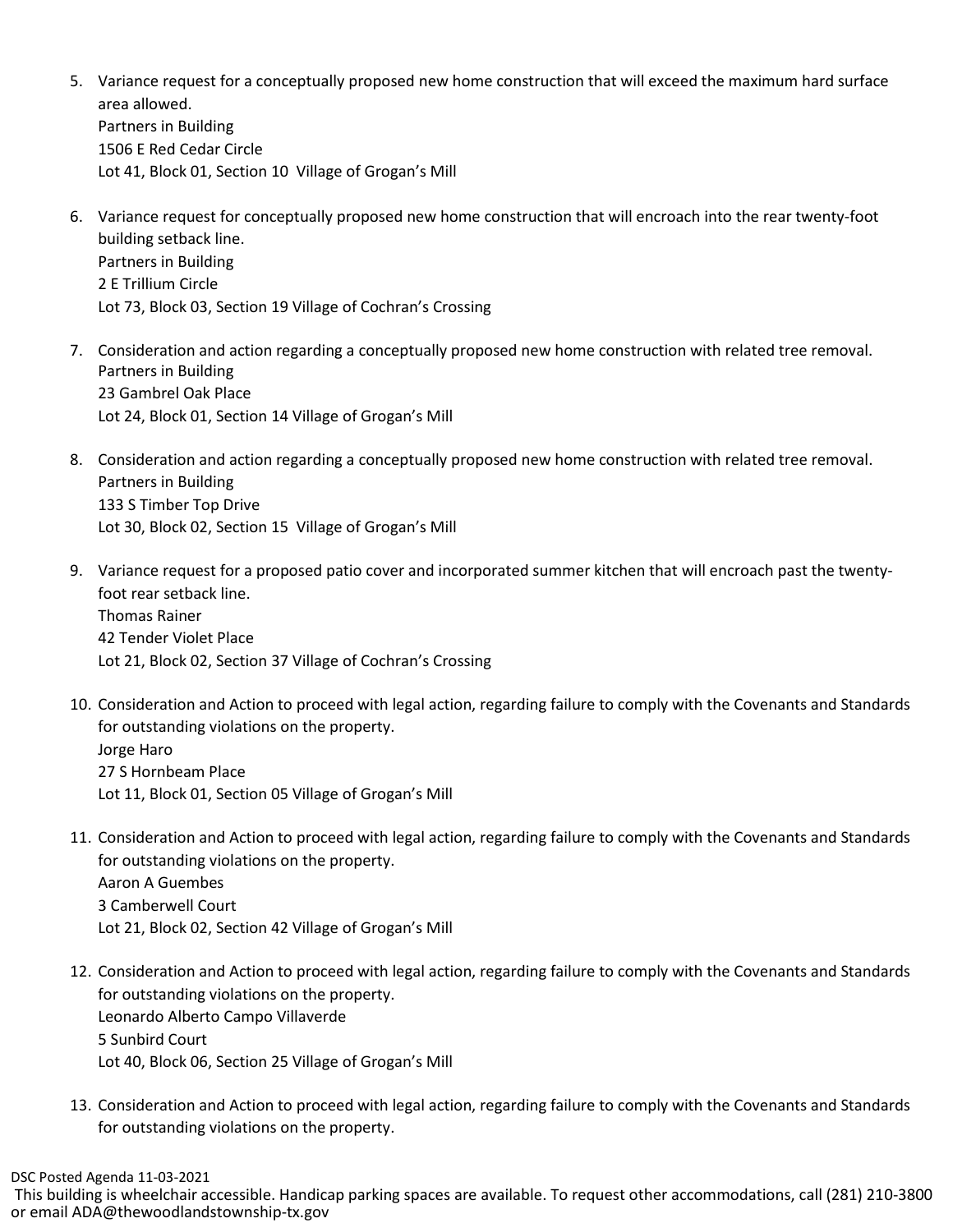Ali H Elmi and Morgan Parandian 7 Muskmallow Court Lot, Block, Section Village of Grogan's Mill

- 14. Consideration and Action to proceed with legal action, regarding failure to comply with the Covenants and Standards for outstanding violations on the property. Donovan Jordan 31 S Drifting Leaf Court Lot 21, Block 01, Section 38 Village of Grogan's Mill
- 15. Consideration and Action to proceed with legal action, regarding failure to comply with the Covenants and Standards for outstanding violations on the property. Jason A Lawrence 38 S High Oaks Circle Lot 56, Block 06, Section 38 Village of Grogan's Mill
- 16. Consideration and Action to proceed with legal action, regarding failure to comply with the Covenants and Standards for outstanding violations on the property. H Harold Denton Family Partnership LTD 2411 Box Oak Place Lot 19, Block 06, Section 03 Village of Grogan's Mill
- 17. Variance request for a proposed fence that exceeds the maximum height allowed. Timothy Broussard 10 Silver Maple Lot 11 Block 01, Section 03 Village of Sterling Ridge
- 18. Variance request for an existing patio cover that does not respect the rear 25' setback and has no sealed plans. Darrell W Mathis 90 East Slatestone Circle Legal Description Lot 14 Block 02 Section 50 Village of Alden Bridge
- 19. Variance request for existing pool decking that does not respect the rear ten foot easement. Jose Garza 7 Nagshead Place Lot 41, Block 01, Section 21 Village of Creekside Park
- 20. Variance request for an existing attic conversion that does not have sealed construction drawings as required per The Woodlands Residential Development Standards. Samir T Honnekeri 34 Howell Creek Place Lot 62 Block 03 Section 36 Village of Alden Bridge
- 21. Request for approval of a Home Business Restoration and sale of Collectable Firearms Bharath Ramesh 139 North Piney Plains Circle Legal Description Lot 09 Block 01 Section 08 Village of Alden Bridge
- 22. Request for approval of a Short Term Rental property. GABA 67 LLC 19 Pebble Pocket Court

DSC Posted Agenda 11-03-2021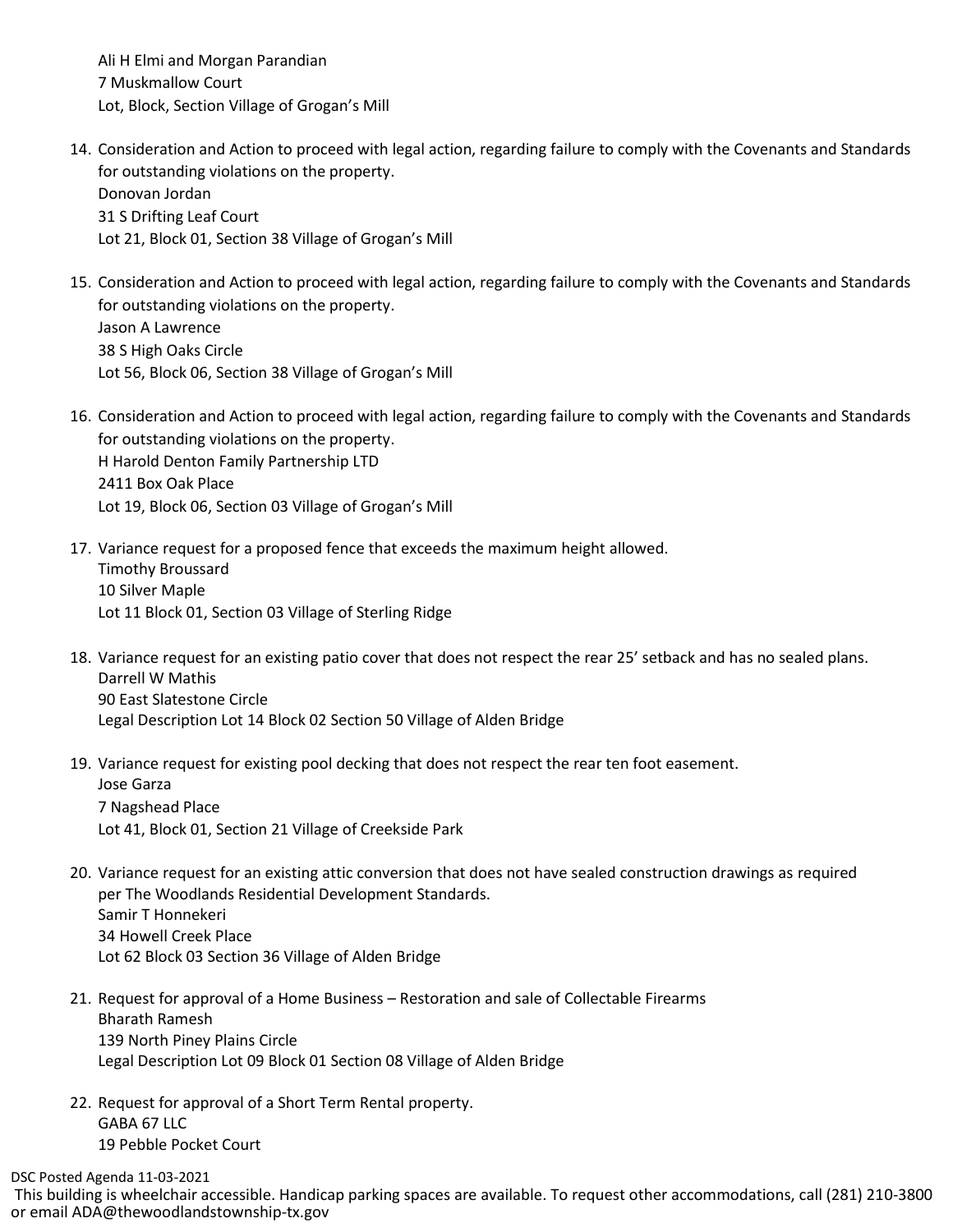Lot 08, Block 31, Section 8 Village of Creekside Park

- 23. Consideration and Action to proceed with legal action, regarding failure to comply with the Covenants and Standards for outstanding violations on the property. Christopher & Lauren McKee 55 Star Iris Place Lot 10, Block 2, Section 14 Village of Creekside Park West
- 24. Consideration and Action to proceed with legal action, regarding failure to comply with the Covenants and Standards for outstanding violations on the property. Chris Thomas & Emma Jane Bates 146 South Arrow Canyon Circle Lot 18, Block 1, Section 3 Village of Creekside Park
- 25. Consideration and Action to proceed with legal action, regarding failure to comply with the Covenants and Standards for outstanding violations on the property. Daniel F Orozco & Sandra I Torres 15 Whispering Thicket Place Lot 40, Block 1, Section 9 Village of Creekside Park West
- 26. Request for approval of a Home Business Metal Work and Blacksmithing Paul Gail 78 North Silver Crescent Circle Legal Description Lot 31 Block 03 Section 01 Village of Alden Bridge
- 27. Variance request for tree removal that does not meet Standards for removal. Chase Andrus 18 Melville Glen Place Legal Description Lot 15 Block 01 Section 86 Village of Alden Bridge
- 28. Variance request for a proposed patio cover that does not respect the 20 foot rear setback. Andrew Demetropolis 19 North Arrow Canyon Circle Lot 51, Block 04, Section 03 Village of Creekside Park
- 29.

Variance request for proposed patio cover with fireplace that does not respect the 20 foot rear setback. Lucas Elliott 95 South Arrow Canyon Circle Lot 36, Block 04, Section 03 Village of Creekside Park

- 30. Variance request for a proposed patio cover that does not respect the 25 foot rear setback. Wesley Noah 95 South Shimmering Aspen Circle Lot 22, Block 01, Section 19 Village of Creekside Park
- 31. Request for variances for proposed swimming pool decking that encroaches two feet into the rear ten foot easement and for a proposed putting green that does not meet the conditions for tree removal. Matthew Erkmann 51 Blairs Way Lot 13, Block 02, Section 23 Village of Creekside Park West
- 32. Variance request for existing swimming pool decking that does not respect the side five foot easements. Scott Fernandez

DSC Posted Agenda 11-03-2021